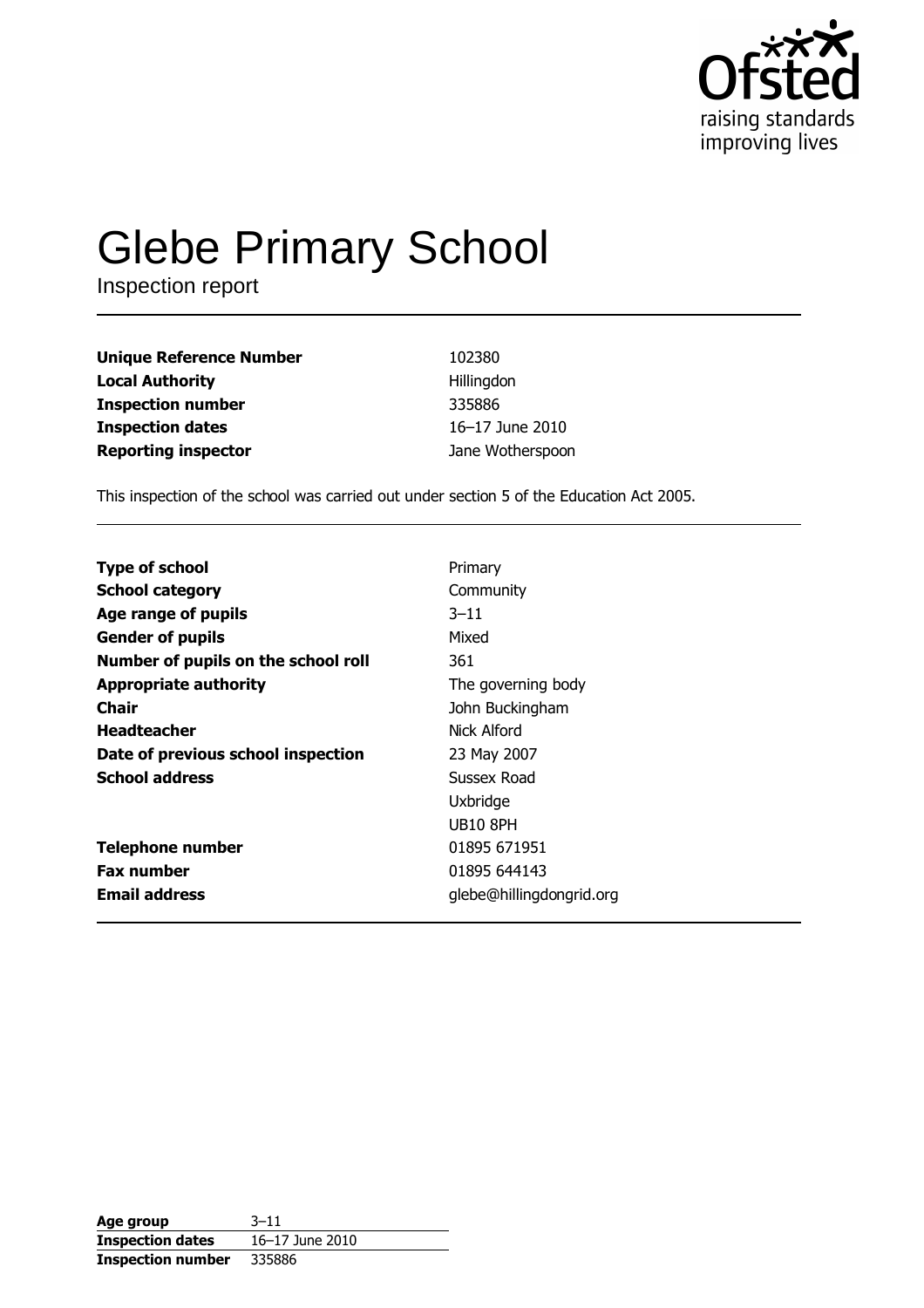The Office for Standards in Education, Children's Services and Skills (Ofsted) regulates and inspects to achieve excellence in the care of children and young people, and in education and skills for learners of all ages. It regulates and inspects childcare and children's social care, and inspects the Children and Family Court Advisory Support Service (Cafcass), schools, colleges, initial teacher training, work-based learning and skills training, adult and community learning, and education and training in prisons and other secure establishments. It rates council children's services, and inspects services for looked after children, safequarding and child protection.

Further copies of this report are obtainable from the school. Under the Education Act 2005, the school must provide a copy of this report free of charge to certain categories of people. A charge not exceeding the full cost of reproduction may be made for any other copies supplied.

If you would like a copy of this document in a different format, such as large print or Braille, please telephone 08456 404045, or email enquiries@ofsted.gov.uk.

You may copy all or parts of this document for non-commercial educational purposes, as long as you give details of the source and date of publication and do not alter the documentation in any way.

Royal Exchange Buildings St Ann's Square Manchester M2 7LA T: 08456 404045 Textphone: 0161 618 8524 E: enquiries@ofsted.gov.uk W: www.ofsted.gov.uk © Crown copyright 2010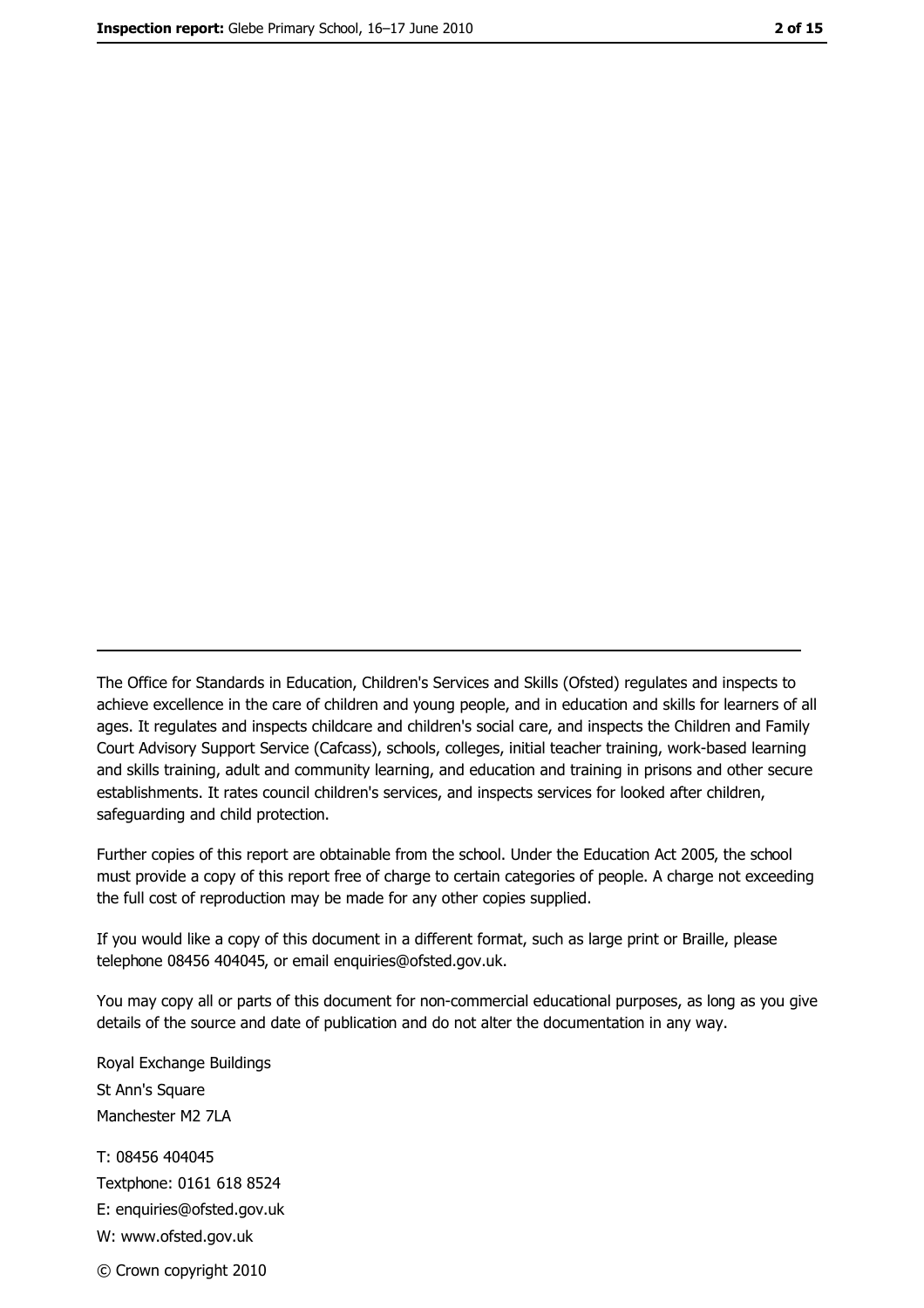# **Introduction**

This inspection was carried out by one of Her Majesty's Inspectors and two additional inspectors. Inspectors observed 21 parts of lessons taught by 15 different teachers. Meetings were held with staff, governors and groups of pupils. An inspector spoke informally with parents from Year 3 who were attending their children's assembly. Inspectors observed the school's work, and looked at pupils' books, the school's data on pupils' progress and attainment and a range of policy documents. They received 123 questionnaires from pupils and 66 from their parents and carers.

The inspection team reviewed many aspects of the school's work. It looked in detail at the following:

- the school's current data on pupils' attainment and progress from year to year and  $\blacksquare$ the rates of progress of different groups of pupils in lessons
- how well teachers plan work for pupils of different ability to enable all to make good  $\blacksquare$ progress and whether lessons are challenging enough for more able pupils
- how well teachers plan activities across subjects to enable pupils to apply their basic  $\blacksquare$ skills, including in writing and information and communication technologyhow well elements of national and global links are embedded in the school's strategy for promoting community cohesion.

# **Information about the school**

The school is larger than average. The number of pupils on roll has risen since the last inspection although the school is still undersubscribed in some year groups. Boys outnumber girls significantly in some years. The school serves an area that is more socially and economically advantaged than most. The proportion eligible for free school meals is low. Around 60% of pupils are from White British backgrounds. The remaining 40% come from a wide range of ethnic groups, representing a mix of cultures and faiths. The proportion who come from homes where English is not the first language is higher than average, although the majority of these pupils are bilingual. Over 20 different languages are spoken. The proportion of pupils identified as having special educational needs and/or disabilities is broadly similar to most schools. However, the proportion with a statement of special educational needs is higher than usual because the school has Specialised Resourced Provision for pupils who are deaf. This provision is funded for nine pupils but occasionally takes more depending on demand for places. Currently there are nine full-time and one part-time pupil on roll. The number of pupils who join and leave the school at different times throughout the year is higher than usual. Approximately 10% of pupils come from military families stationed locally who may only stay at the school for a short time.

 $\Box$  The school has achieved Healthy Schools status, has the Activemark, FMSIS and the Quality Mark. It is currently working towards achieving the ICT Mark and Inclusion Award.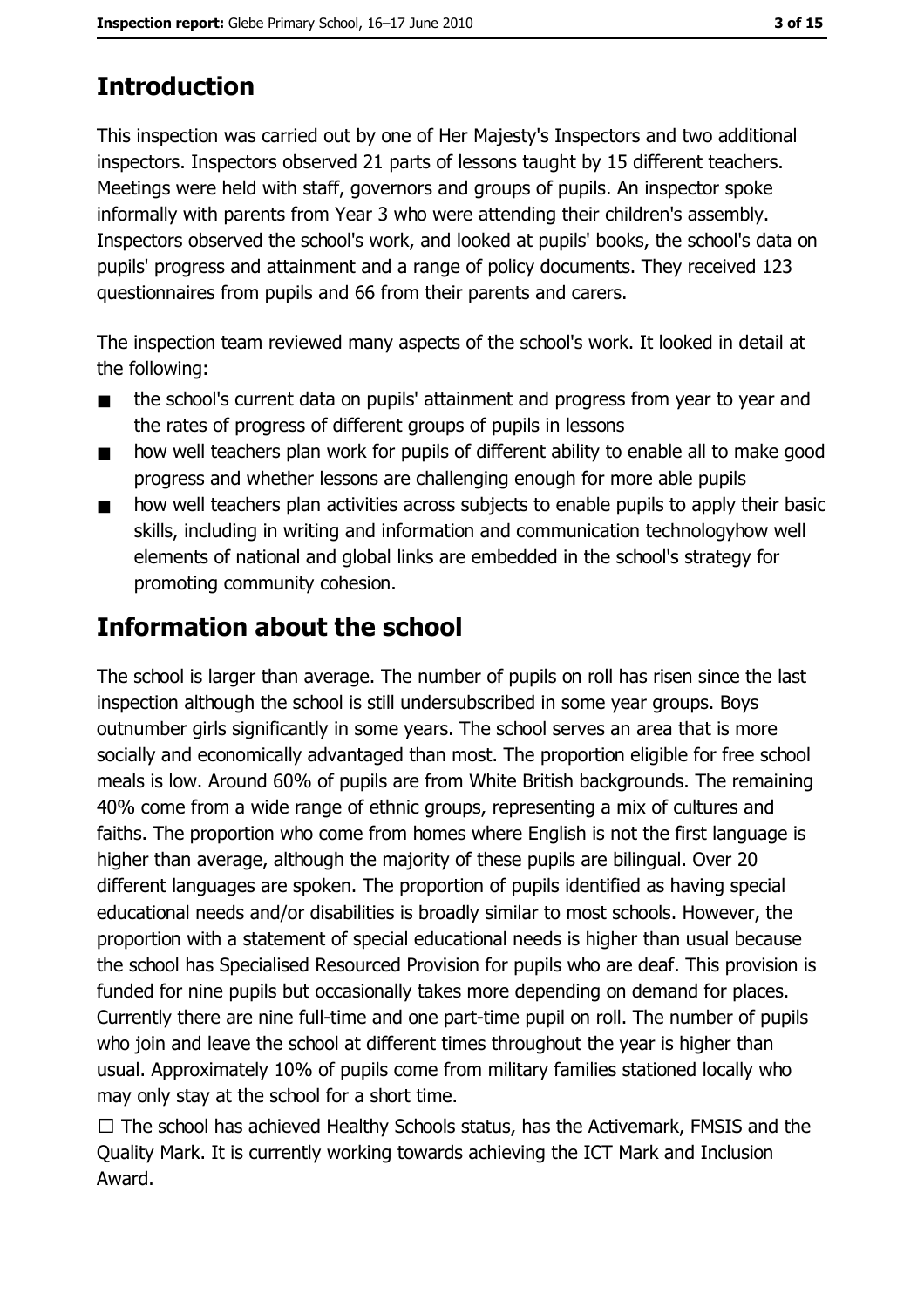# **Inspection judgements**

# Overall effectiveness: how good is the school?

# The school's capacity for sustained improvement

# **Main findings**

The strong sense of community spirit at Glebe is underpinned by a positive ethos and welcoming environment. Pupils get on well together; they are considerate and supportive of one another. They say they feel exceptionally safe because 'teachers listen to you and let you have your own opinions'. Pupils have confidence that staff will deal quickly with any incidents that might upset the harmonious atmosphere. Parents are confident that their children are safe, happy and looked after very well.

In the last three years, pupils have achieved well in Nursery, Reception and Key Stage 1, but then progress slowed down in Key Stage 2. Attainment at the end of Year 6 has been broadly average for the last three years but could be expected to have been better. In particular, more able pupils have not always done as well as expected given their attainment at the end of Year 2. Strategies to increase pupils' progress have been successful. As a result of pupils making good progress, attainment in Year 6 is likely to be above average this year, with a similarly positive picture in other year groups.

This improvement in pupils' achievement has been secured through:

- a systematic approach to identifying what is working well in the school and what  $\blacksquare$ needs improvement, leading to a plan of appropriate actions
- increased accountability of all staff for what their pupils achieve  $\blacksquare$
- better systems for assessing pupils' levels of work  $\blacksquare$
- good teaching, including improved marking and target setting  $\blacksquare$
- a better system for tracking pupils' progress to identify early when they might be  $\blacksquare$ falling behind expectations.

Writing is the weaker aspect of English and remains an area for improvement. Opportunities for pupils to practise their writing skills are growing stronger as staff plan more activities that cross subject boundaries. However, the high expectations of pupils' writing seen in literacy books are not replicated in other subjects. Teachers' marking is good in pupils' English and mathematics books. It identifies clearly the steps that pupils should take to improve their work but does not always align closely with the pupils' targets. In addition, pupils are not given time to follow up teachers' comments in order to gain the most from this helpful marking.

 $\Box$  The school's processes for self-evaluation involve all staff and governors and incorporate the views of parents and pupils gleaned from annual surveys. As a result, the whole school community has a clear view of what the school's leaders are trying to achieve. The success of the school's strategies for improvement can be seen in pupils' improving attainment and progress. This drive for sustained improvement is summed up effectively by the school's motto, 'We can and we will'.

| ) |
|---|
| ↗ |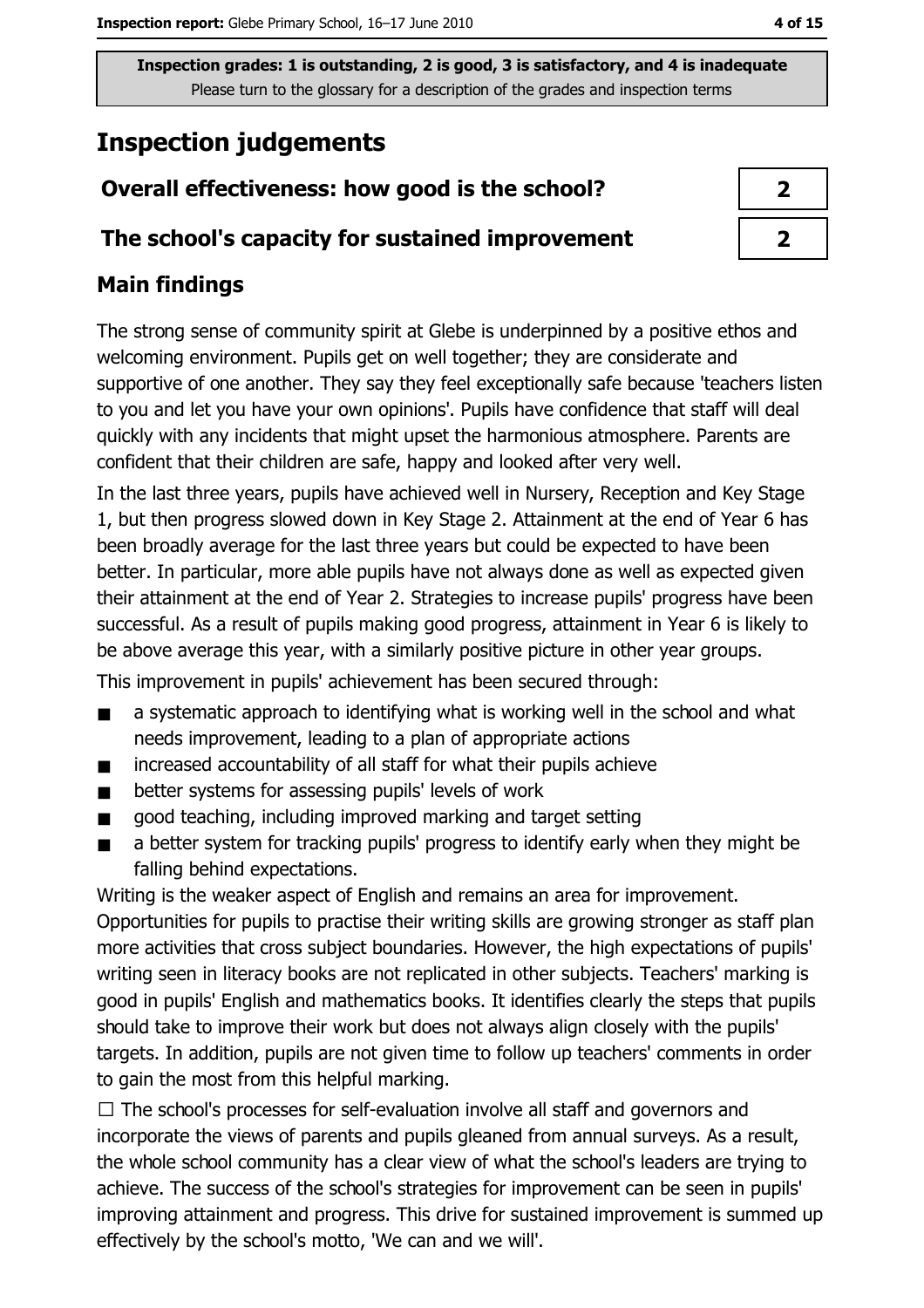# What does the school need to do to improve further?

- $\blacksquare$ Raise attainment in writing by
	- developing further opportunities for pupils to practise using their writing skills in other subjects
	- ensuring that teachers' expectations of the quality of all pupils' writing, including their handwriting and presentation, are consistently high.
- Strengthen the quality and effectiveness of teachers' marking by:  $\blacksquare$ 
	- ensuring that marking comments link more closely to the targets set for pupils, particularly to challenge more able pupils
	- giving pupils time to follow up marking comments in lessons
	- making sure that the marking of pupils' writing is consistent between subjects.  $\equiv$

### **Outcomes for individuals and groups of pupils**

Pupils enjoy school and achieve well. Their positive attitudes to learning and good basic skills, including using computers, serve them well for the future. Good behaviour and strong relationships contribute much to the working atmosphere in lessons. Pupils are interested, enthusiastic learners who work hard. The school's focus on improving writing is having a positive impact. Pupils are learning to write in a range of styles and the content and structure of their work is improving. Much is of good quality by the end of Year 6. The pride they take in their work is not consistent across subjects. The quality of handwriting and presentation is not always as high in other subject as it is in their writing books. Pupils are articulate, confident speakers who relish opportunities to explain their work to the rest of the class or to set mathematical challenges for each other. Peer assessment and self-assessment work well, with pupils able to check that they have met the criteria for successful learning. Pupils are well aware of their targets, and have a clear sense of what they are learning and what they need to do to improve. Pupils with special educational needs and/or disabilities also make good progress. Early identification and good quality intervention programmes meet their academic, social and physical needs. Pupils in the resource provision make outstanding progress in developing their communication skills because teachers actively encourage them to communicate with each other. There are no significant differences in the achievement of pupils from different ethnic groups. Those pupils who are bilingual and those at an early stage of learning English also achieve well.

 $\Box$  Pupils have a well-developed sense of right and wrong and understand the consequences of their actions. They socialise well with each other, with older pupils helping younger ones, for example. Pupils are proud of their school community and their contribution to it. Through the school council, they suggest improvements to the governors. They undertake many small tasks as 'green monitors' to check that the school is doing all it can for the environment. Pupils contribute much to the local community through participation in the Ickenham festival and their links with the local

# $\overline{2}$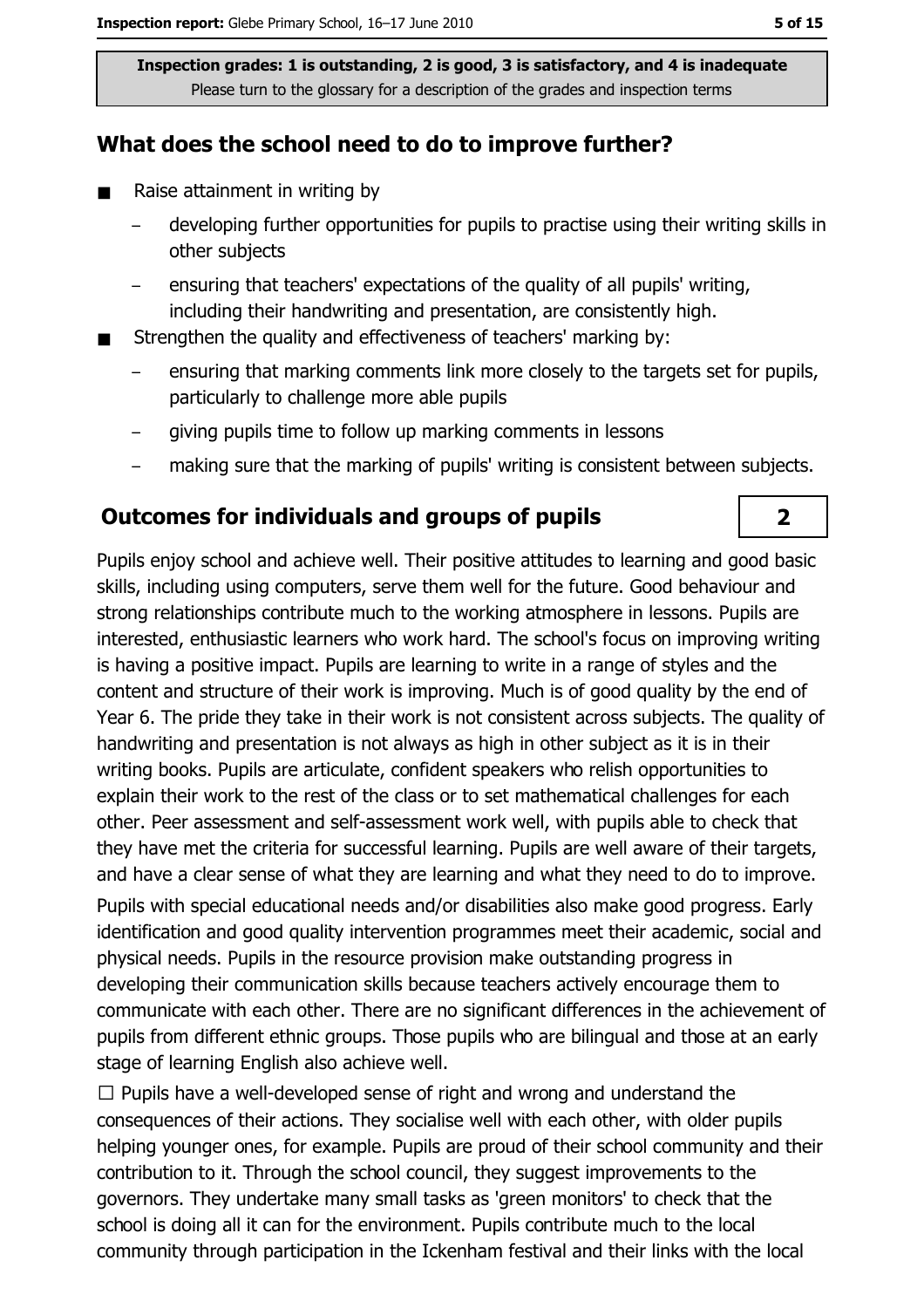6 of 15

Inspection grades: 1 is outstanding, 2 is good, 3 is satisfactory, and 4 is inadequate Please turn to the glossary for a description of the grades and inspection terms

horticultural society. Their awareness and understanding of other faiths and cultures, both within the school and beyond, are strong.

These are the grades for pupils' outcomes

| Pupils' achievement and the extent to which they enjoy their learning                                                     |                |
|---------------------------------------------------------------------------------------------------------------------------|----------------|
| Taking into account:<br>Pupils' attainment <sup>1</sup>                                                                   | 3              |
| The quality of pupils' learning and their progress                                                                        | $\overline{2}$ |
| The quality of learning for pupils with special educational needs and/or<br>disabilities and their progress               |                |
| The extent to which pupils feel safe                                                                                      |                |
| <b>Pupils' behaviour</b>                                                                                                  |                |
| The extent to which pupils adopt healthy lifestyles                                                                       |                |
| The extent to which pupils contribute to the school and wider community                                                   |                |
| The extent to which pupils develop workplace and other skills that will<br>contribute to their future economic well-being |                |
| Taking into account:                                                                                                      |                |
| Pupils' attendance <sup>1</sup>                                                                                           |                |
| The extent of pupils' spiritual, moral, social and cultural development                                                   | 2              |

### How effective is the provision?

Much of the teaching is good. Teachers use assessment systems well to track pupils' progress and to ensure that activities are planned that meet their different learning needs. In the best examples, teachers adapt their planning further as a result of how well pupils did in the previous lesson. However, lessons rarely include opportunities for pupils to follow up on teachers' marking. Activities always include a challenge to extend those pupils capable of achieving more. This is leading more able pupils to make better progress than they did in the past. However, there is scope to increase the level of challenge further through the marking of their work. Lessons have a good mix of instruction, questions and activity. Teachers make good use of technology to demonstrate key skills to pupils. Sometimes questions do not build sufficiently on pupils' answers to challenge them still further. Other adults are deployed effectively to support specific individuals and groups of pupils.

The grades for attainment and attendance are: 1 is high; 2 is above average; 3 is broadly average; and 4 is low.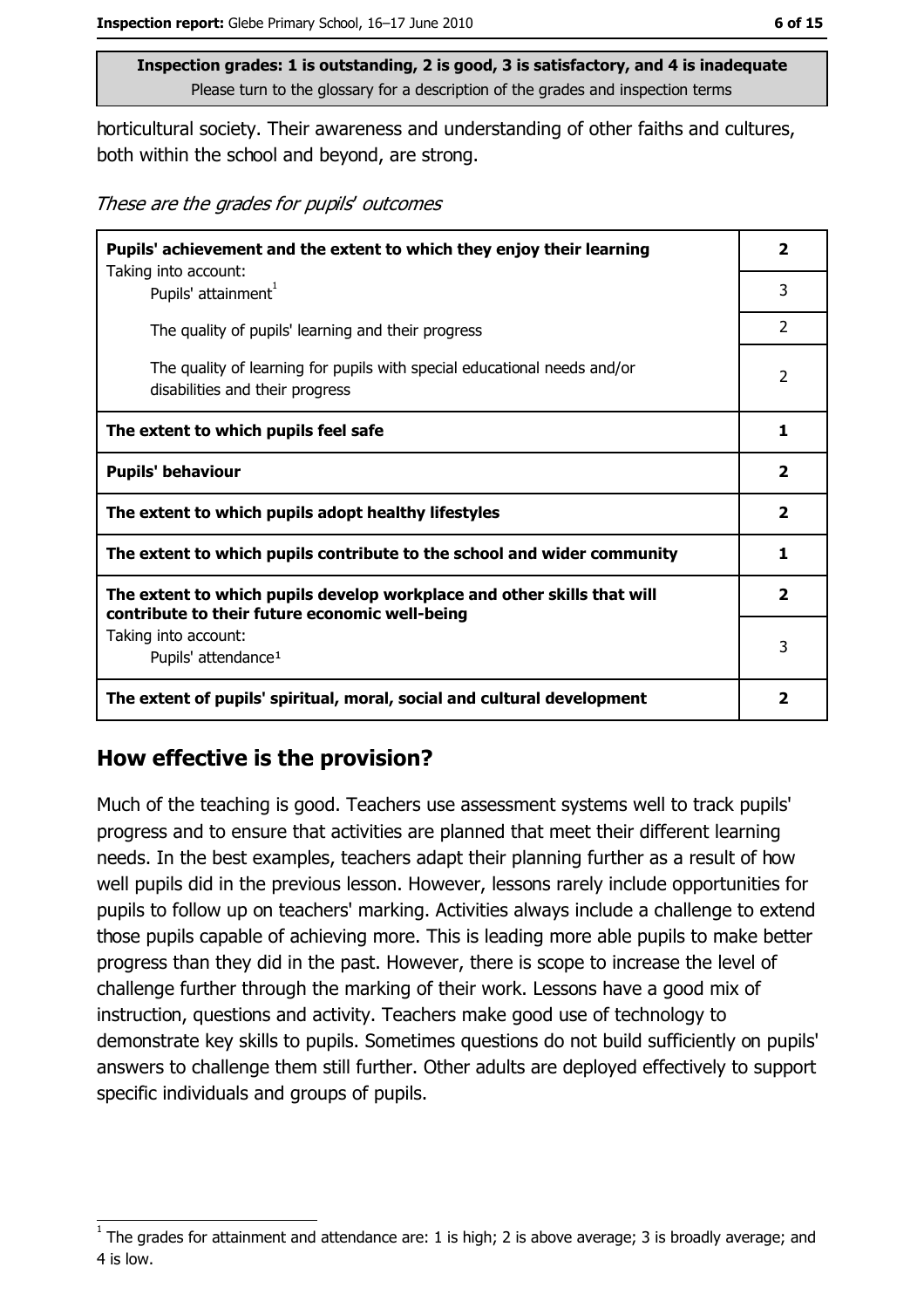Teachers are committed to planning activities that combine skills from a number of subjects. Increasingly they use other subjects to provide opportunities for pupils to practise their writing skills. This strategy is beginning to have a positive impact on pupils' progress in writing. Inspectors saw some examples of good quality writing in other subjects but expectations are not consistently high. Teachers' marking of writing in other subjects is also more variable in quality. The curriculum is much enhanced by enrichment activities, including a wide range of clubs attended by many pupils. 'Inspiration days',  $\Box$  such as dressing up as Victorians, add interest to pupils' learning, and themes such as multicultural week raise pupils' awareness of diversity. Leaders monitor closely the impact of specific interventions on pupils' progress. Excellent links with external agencies support the school to meet pupils' specific learning or physical needs and the social and emotional needs of pupils whose circumstances may make them vulnerable. Attendance is rising and the persistent absence of a small number of pupils is reducing as a result of the school's good work with parents and the rigorous approach to following up such absence.

These are the grades for the quality of provision

| The quality of teaching                                                                                    |  |
|------------------------------------------------------------------------------------------------------------|--|
| Taking into account:<br>The use of assessment to support learning                                          |  |
| The extent to which the curriculum meets pupils' needs, including, where<br>relevant, through partnerships |  |
| The effectiveness of care, guidance and support                                                            |  |

### How effective are leadership and management?

Staff share the headteacher's clear vision for school improvement. The school's development plan is focused on the most important areas and contains appropriate actions. Criteria by which the success of actions can be measured are not always sharply focused on the difference the actions will make for the pupils. Restructuring of the leadership team has placed greater emphasis on the role of phase leaders to monitor the quality of provision and pupils' standards. Subject leaders are also clear about their role in improving provision for pupils. Morale is high because staff can see the impact of their work in the pupils' good progress and better attainment.

Developments in the system for tracking pupils' progress over shorter periods of time as well as the longer term enable careful analysis of pupils' performance. Termly meetings are held to discuss the progress of individuals and groups of pupils to ensure that they are not slipping behind. Any unevenness in outcomes is tackled swiftly. This careful monitoring also ensures that the school's commitment to equality of opportunity, expressed in its statutory polices on race, gender and disability, can be demonstrated in practice in pupils' outcomes. Discrimination is not tolerated and racist incidents, though rare, are tackled effectively.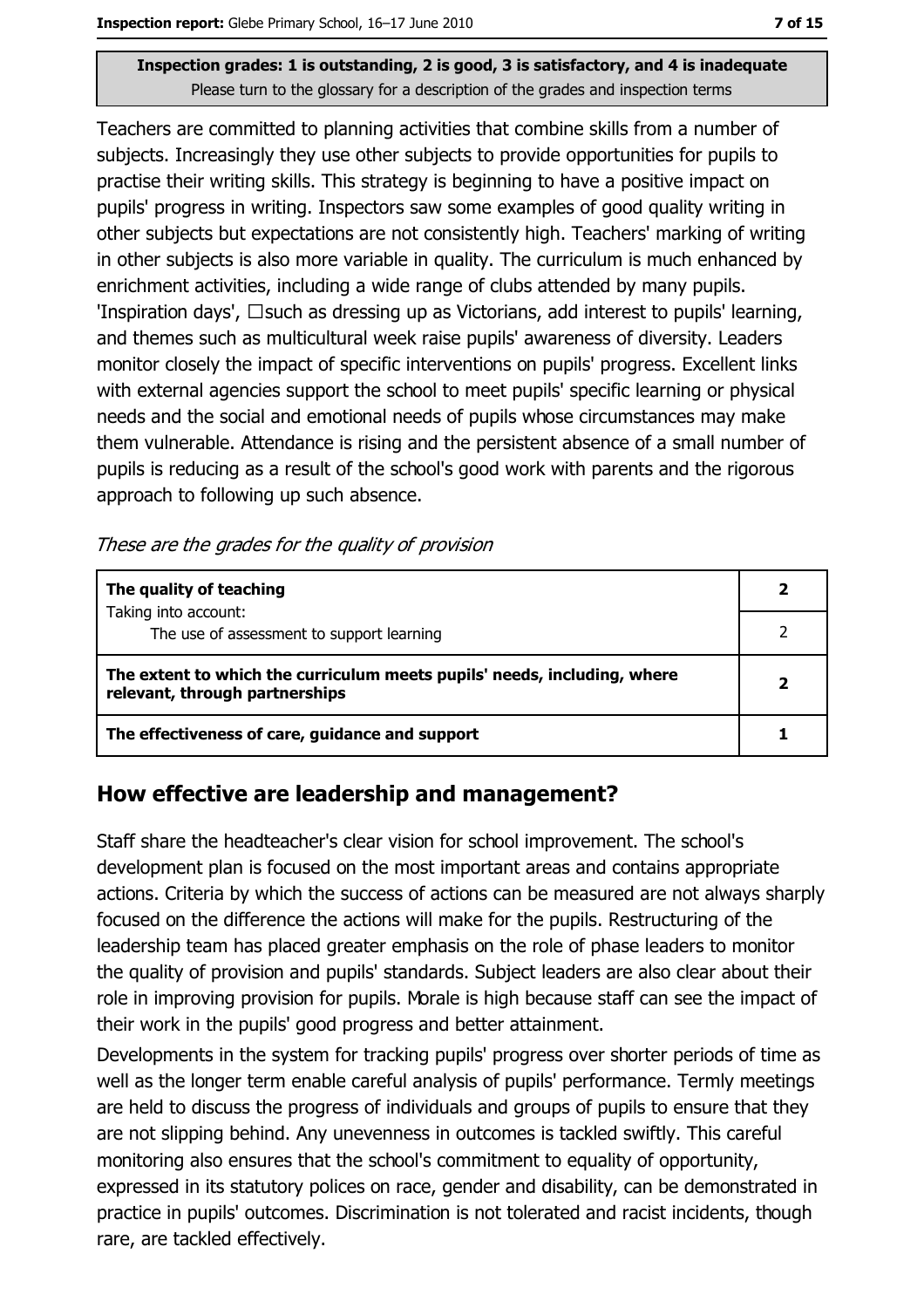Governors know the school's strengths and areas for improvement. They challenge the school's leaders but are also supportive of the school by, for example, promoting it in the local community. Careful financial management has enabled staffing levels to be sustained and resources, such as computers, to be improved. The safeguarding committee oversees all matters of health and safety rigorously. Staff vetting is robust and staff have received appropriate training in child protection. The impact can be seen in the high level of confidence of pupils and their parents that the school is a safe place to be. Good relationships with parents are underpinned by regular communication and the school's 'open-door' policy.

 $\Box$  The impact of the school's strategy for promoting community cohesion can be seen clearly in the strong and positive community spirit within the school. It is also evident in pupils' understanding of cultural differences. It is supported by the school's links with schools in Devon and Ohio and through the local community links with the church and the village.

| These are the grades for leadership and management |  |  |  |
|----------------------------------------------------|--|--|--|
|                                                    |  |  |  |

| The effectiveness of leadership and management in embedding ambition and<br>driving improvement                                                                     | $\overline{\mathbf{2}}$ |
|---------------------------------------------------------------------------------------------------------------------------------------------------------------------|-------------------------|
| Taking into account:<br>The leadership and management of teaching and learning                                                                                      | $\overline{2}$          |
| The effectiveness of the governing body in challenging and supporting the<br>school so that weaknesses are tackled decisively and statutory responsibilities<br>met | $\overline{\mathbf{2}}$ |
| The effectiveness of the school's engagement with parents and carers                                                                                                | $\overline{\mathbf{2}}$ |
| The effectiveness of partnerships in promoting learning and well-being                                                                                              | $\mathbf{z}$            |
| The effectiveness with which the school promotes equality of opportunity and<br>tackles discrimination                                                              | $\overline{\mathbf{2}}$ |
| The effectiveness of safeguarding procedures                                                                                                                        | $\overline{\mathbf{2}}$ |
| The effectiveness with which the school promotes community cohesion                                                                                                 | 2                       |
| The effectiveness with which the school deploys resources to achieve<br>value for money                                                                             | 2                       |

# **Early Years Foundation Stage**

Children are happy, interested and sustain good levels of concentration. Personal and social development are strong. Children benefit from a wide range of activities, with a good balance between those that adults lead and those that children choose for themselves. The latter encourage them effectively to explore their environment and to become independent. Children make good progress in speaking, in early literacy skills and in early mathematical understanding. This is because staff plan these activities in considerable detail to take account of the different learning needs of their children. Staff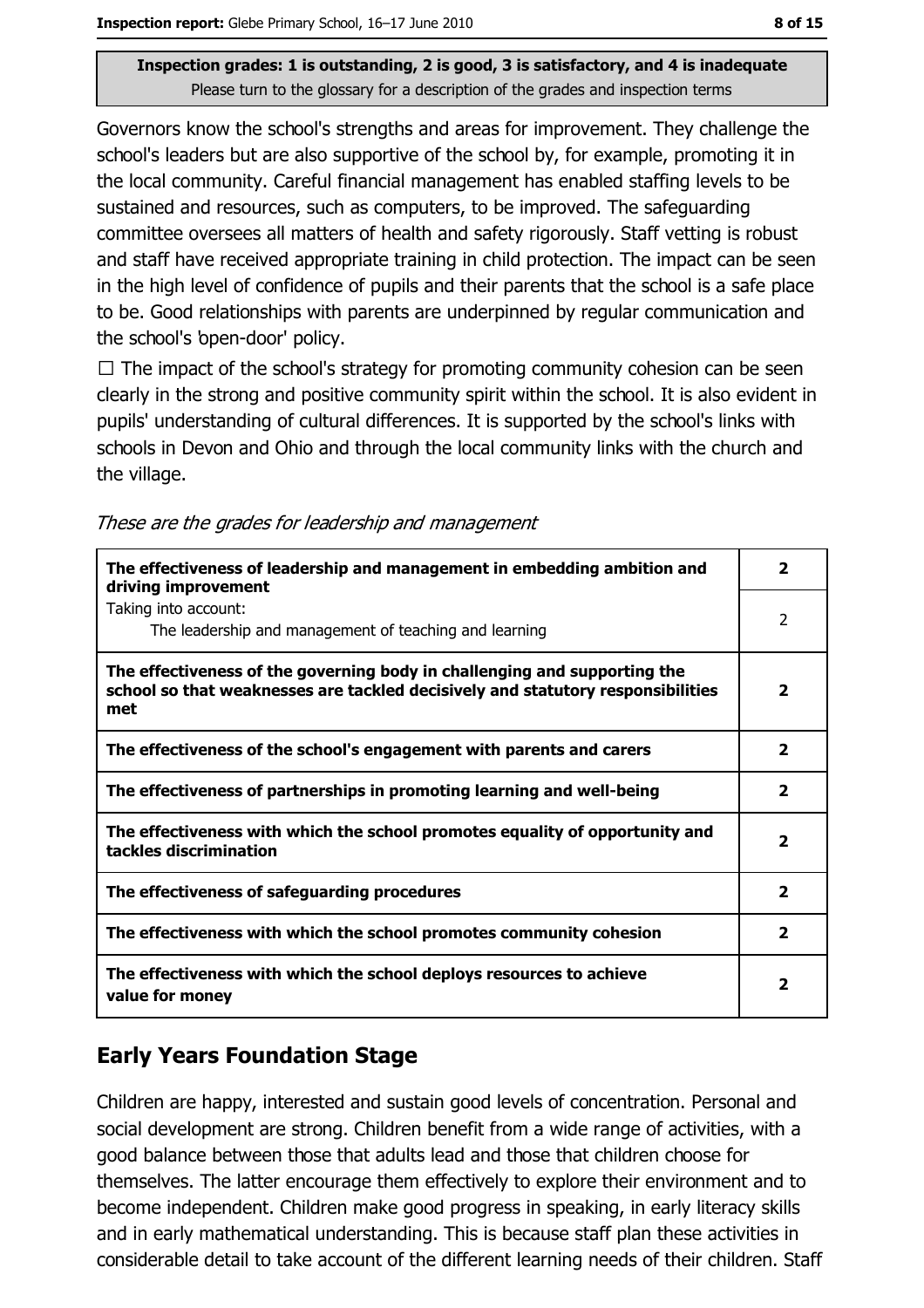observe and record children's learning frequently. They keep detailed records in Reception of children's knowledge of letters and sounds. Despite these good records, a group session on linking sounds and letters observed during inspection was not challenging enough for those who could achieve more.

 $\Box$  'Challenge cards' on each table show adults what children should be learning and suggest questions to ask. They provide good support for staff who are not as skilled or experienced at intervening in children's play to extend their learning. The phase leader is aware of areas in which children are not so strong  $\Box$  currently creative development? and ensures that planning is adapted accordingly. She is also aware of the slight variability in the experience and expertise of staff and is supporting them to develop their skills in, for example, observing children's learning.

These are the grades for the Early Years Foundation Stage

| <b>Overall effectiveness of the Early Years Foundation Stage</b>                             |  |  |
|----------------------------------------------------------------------------------------------|--|--|
| Taking into account:<br>Outcomes for children in the Early Years Foundation Stage            |  |  |
| The quality of provision in the Early Years Foundation Stage                                 |  |  |
| The effectiveness of leadership and management of the Early Years<br><b>Foundation Stage</b> |  |  |

### **Views of parents and carers**

The vast majority of parents responding to the questionnaire were overwhelmingly positive about the school's work. The approachability and support of staff were mentioned frequently in additional written comments. Parents praised the school's caring and nurturing environment, which enables their children to do well. Inspectors agree with these positive views. A very small number of negative comments received from parents were checked by the inspection team. Where appropriate, they are reflected in the report.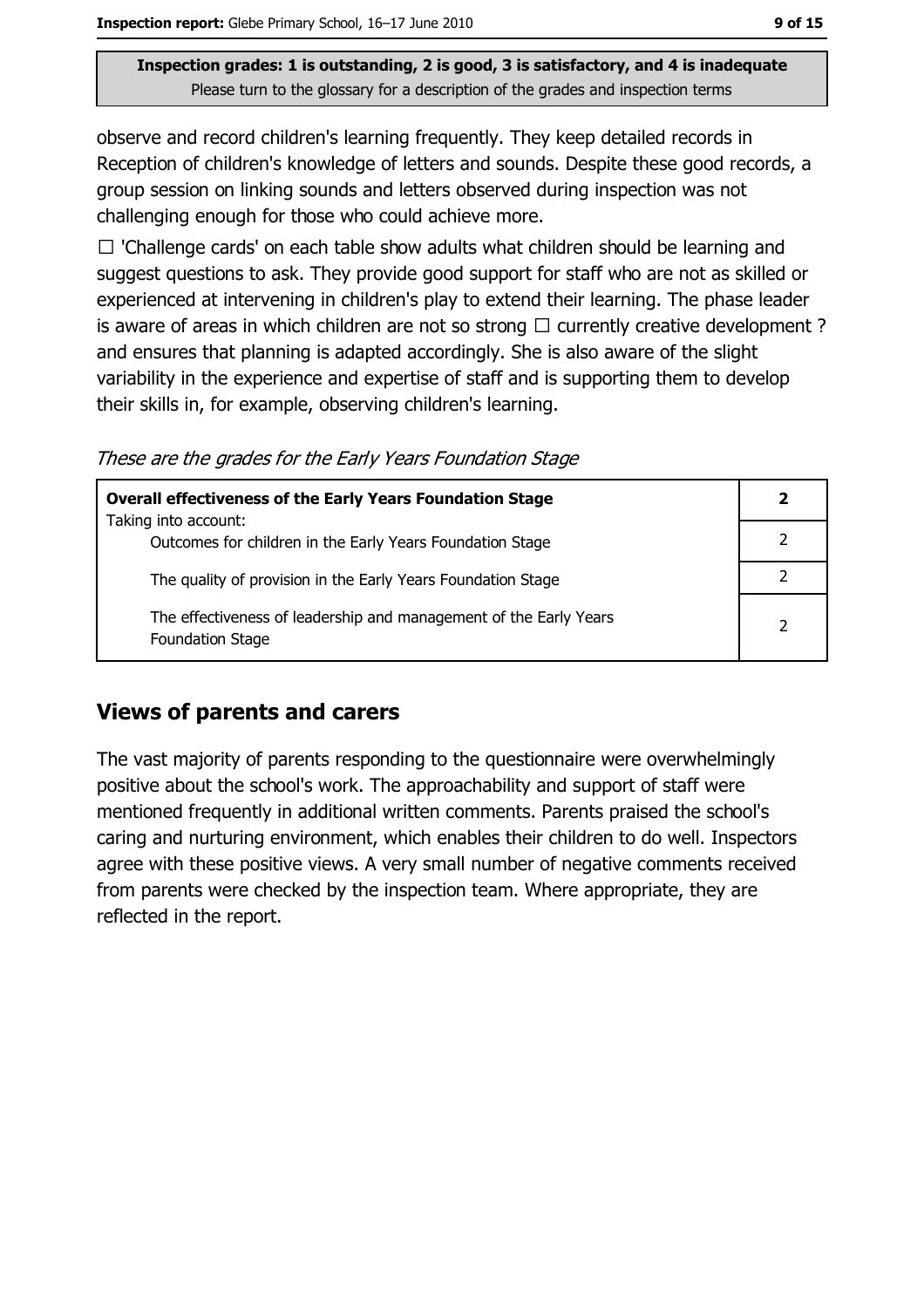#### Responses from parents and carers to Ofsted's questionnaire

The inspection team received 66 completed questionnaires by the end of the on-site inspection. In total, there are 361 pupils registered at the school.

Ofsted invited all the registered parents and carers of pupils registered at Glebe Primary School to complete a questionnaire about their views of the school.

In the questionnaire, parents and carers were asked to record how strongly they agreed with 13 statements about the school.

| <b>Statements</b>                                                                                                                                                                                                                                       |              | <b>Strongly</b><br><b>Strongly</b><br><b>Disagree</b><br><b>Agree</b><br>disagree<br><b>Agree</b> |              |               |                |                |              |                |
|---------------------------------------------------------------------------------------------------------------------------------------------------------------------------------------------------------------------------------------------------------|--------------|---------------------------------------------------------------------------------------------------|--------------|---------------|----------------|----------------|--------------|----------------|
|                                                                                                                                                                                                                                                         | <b>Total</b> | $\frac{1}{2}$                                                                                     | <b>Total</b> | $\frac{0}{0}$ | <b>Total</b>   | $\frac{0}{0}$  | <b>Total</b> | $\frac{1}{2}$  |
| My child enjoys school                                                                                                                                                                                                                                  | 44           | 67                                                                                                | 22           | 33            | $\mathbf 0$    | 0              | $\mathbf{0}$ | 0              |
| The school keeps my child<br>safe                                                                                                                                                                                                                       | 50           | 76                                                                                                | 15           | 23            | $\mathbf{1}$   | $\overline{2}$ | 0            | $\mathbf 0$    |
| The school informs me<br>about my child's progress                                                                                                                                                                                                      | 29           | 44                                                                                                | 34           | 52            | 3              | 5              | 0            | 0              |
| My child is making enough<br>progress at this school                                                                                                                                                                                                    | 39           | 59                                                                                                | 24           | 36            | 3              | 5              | $\mathbf 0$  | 0              |
| The teaching is good at this<br>school                                                                                                                                                                                                                  | 39           | 59                                                                                                | 26           | 39            | $\mathbf{1}$   | $\overline{2}$ | $\Omega$     | 0              |
| The school helps me to<br>support my child's learning                                                                                                                                                                                                   | 29           | 44                                                                                                | 32           | 48            | $\overline{4}$ | 6              | 0            | $\mathbf 0$    |
| The school helps my child to<br>have a healthy lifestyle                                                                                                                                                                                                | 43           | 65                                                                                                | 22           | 33            | $\mathbf{1}$   | 2              | 0            | $\mathbf 0$    |
| The school makes sure that<br>my child is well prepared for<br>the future (for example<br>changing year group,<br>changing school, and for<br>children who are finishing<br>school, entering further or<br>higher education, or<br>entering employment) | 28           | 42                                                                                                | 32           | 48            | $\mathbf 0$    | 0              | $\mathbf 0$  | $\mathbf 0$    |
| The school meets my child's<br>particular needs                                                                                                                                                                                                         | 34           | 52                                                                                                | 28           | 42            | 3              | 5              | $\Omega$     | $\mathbf 0$    |
| The school deals effectively<br>with unacceptable behaviour                                                                                                                                                                                             | 33           | 50                                                                                                | 29           | 44            | $\overline{2}$ | 3              | 1            | $\overline{2}$ |
| The school takes account of<br>my suggestions and<br>concerns                                                                                                                                                                                           | 29           | 44                                                                                                | 32           | 48            | 1              | 2              | 0            | 0              |
| The school is led and<br>managed effectively                                                                                                                                                                                                            | 40           | 61                                                                                                | 25           | 38            | $\mathbf 0$    | $\mathbf 0$    | $\mathbf 0$  | $\mathbf 0$    |
| Overall, I am happy with my<br>child's experience at this<br>school                                                                                                                                                                                     | 45           | 68                                                                                                | 21           | 32            | $\mathbf 0$    | 0              | 0            | $\mathbf 0$    |

The table above summarises the responses that parents and carers made to each statement. The percentages indicate the proportion of parents and carers giving that response out of the total number of completed questionnaires. Where one or more parents and carers chose not to answer a particular question, the percentages will not add up to 100%.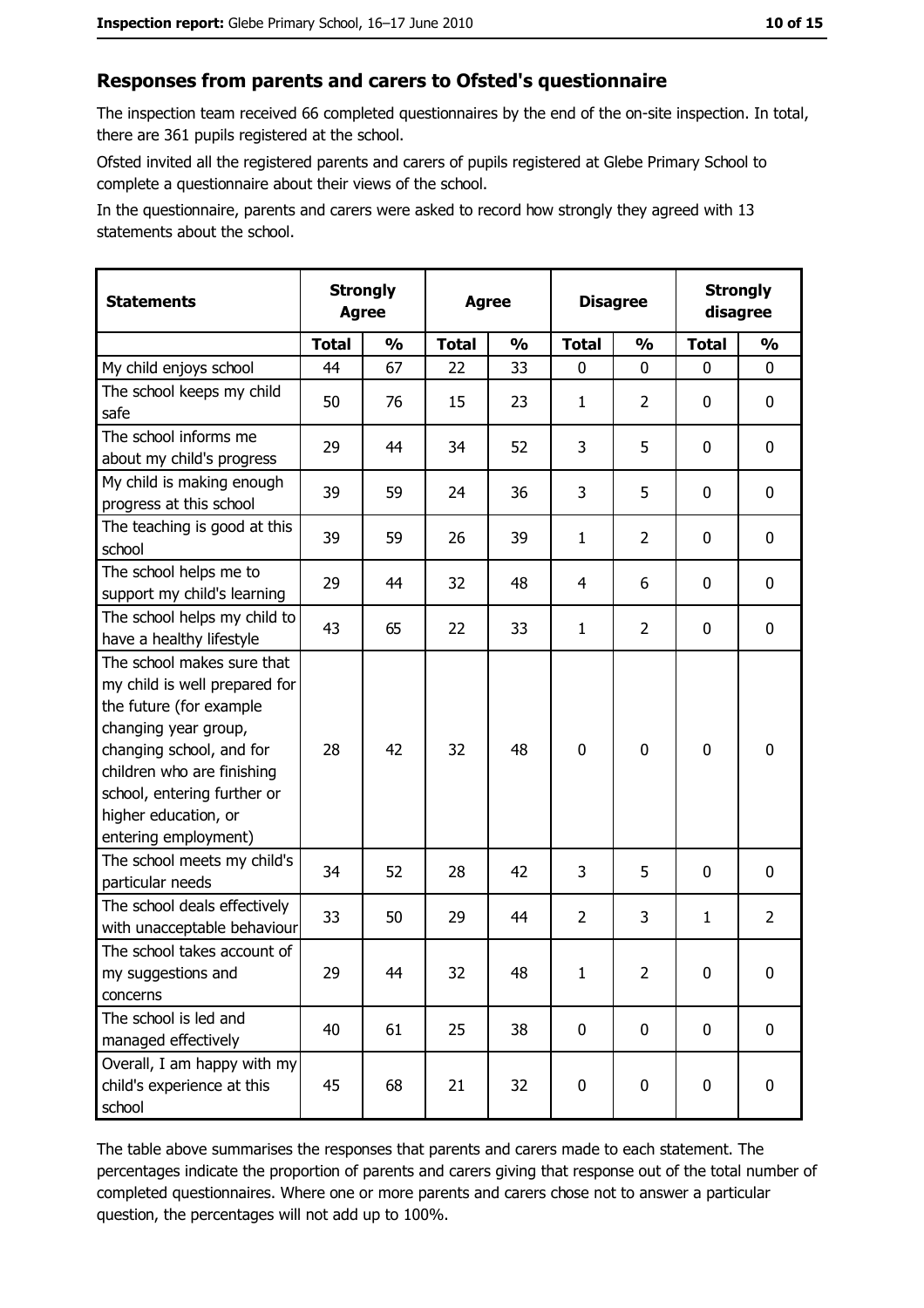# Glossary

| Grade   | <b>Judgement</b> | <b>Description</b>                                                                                                                                                                                                               |
|---------|------------------|----------------------------------------------------------------------------------------------------------------------------------------------------------------------------------------------------------------------------------|
| Grade 1 | Outstanding      | These features are highly effective. An oustanding<br>school provides exceptionally well for its pupils' needs.                                                                                                                  |
| Grade 2 | Good             | These are very positive features of a school. A school<br>that is good is serving its pupils well.                                                                                                                               |
| Grade 3 | Satisfactory     | These features are of reasonable quality. A satisfactory<br>school is providing adequately for its pupils.                                                                                                                       |
| Grade 4 | Inadequate       | These features are not of an acceptable standard. An<br>inadequate school needs to make significant<br>improvement in order to meet the needs of its pupils.<br>Ofsted inspectors will make further visits until it<br>improves. |

# What inspection judgements mean

# **Overall effectiveness of schools**

|                       | Overall effectiveness judgement (percentage of<br>schools)             |    |    |    |  |  |  |  |
|-----------------------|------------------------------------------------------------------------|----|----|----|--|--|--|--|
| <b>Type of school</b> | Good<br><b>Satisfactory</b><br><b>Outstanding</b><br><b>Inadequate</b> |    |    |    |  |  |  |  |
| Nursery schools       | 51                                                                     | 45 | 0  | 4  |  |  |  |  |
| Primary schools       | 6                                                                      | 41 | 42 | 10 |  |  |  |  |
| Secondary schools     | 8                                                                      | 34 | 44 | 14 |  |  |  |  |
| Sixth forms           | 10                                                                     | 37 | 50 | 3  |  |  |  |  |
| Special schools       | 32                                                                     | 38 | 25 | 5  |  |  |  |  |
| Pupil referral units  | 12                                                                     | 43 | 31 | 14 |  |  |  |  |
| All schools           | 9                                                                      | 40 | 40 | 10 |  |  |  |  |

New school inspection arrangements were introduced on 1 September 2009. This means that inspectors now make some additional judgements that were not made previously.

The data in the table above is for the period 1 September to 31 December 2009 and is the most recently published data available (see www.ofsted.gov.uk). Please note that the sample of schools inspected during the autumn term 2009 was not representative of all schools nationally, as weaker schools are inspected more frequently than good or outstanding schools.

Percentages are rounded and do not always add exactly to 100. Secondary school figures include those that have sixth forms, and sixth form figures include only the data specifically for sixth form inspection judgements.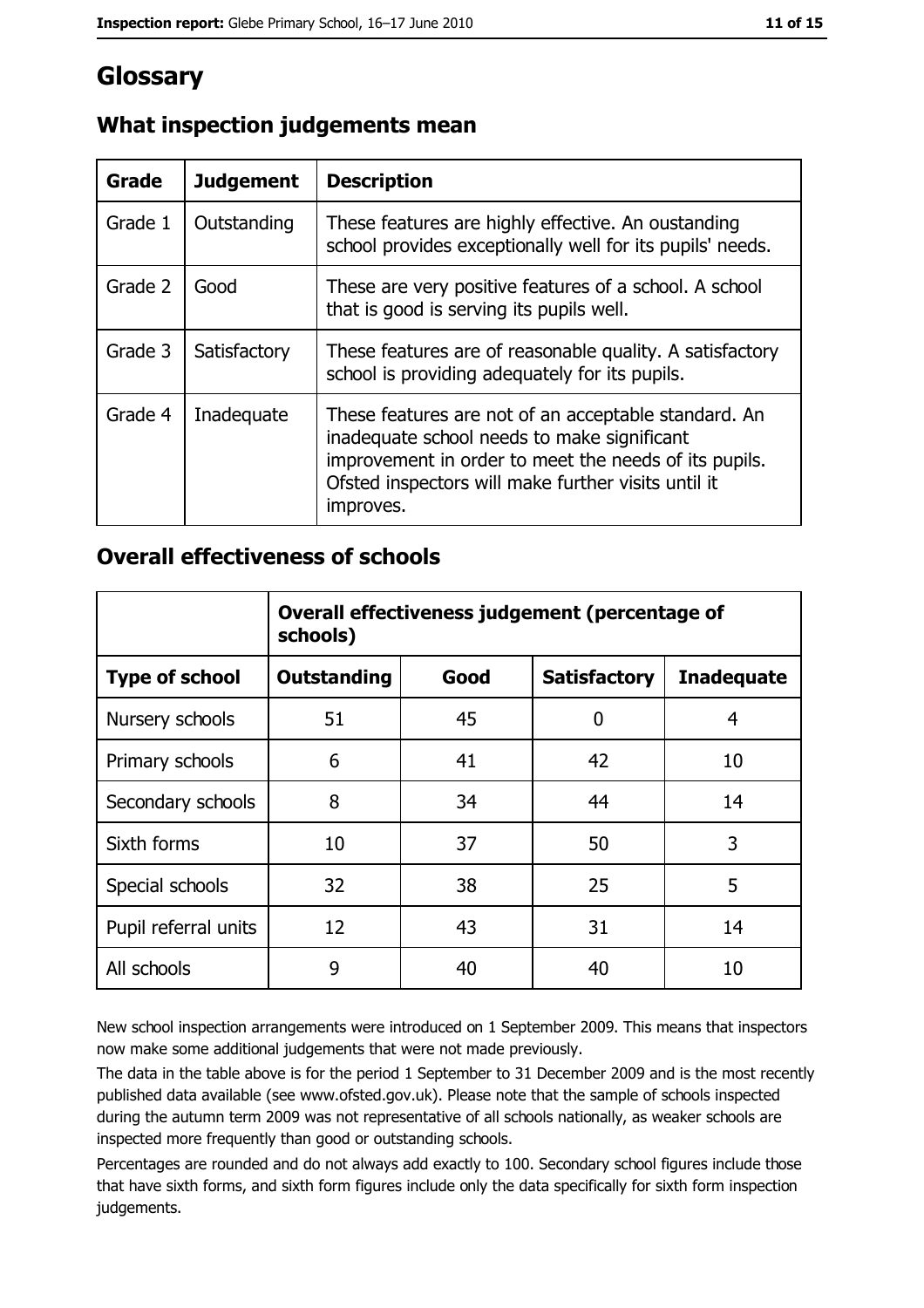# **Common terminology used by inspectors**

| Achievement:                  | the progress and success of a pupil in<br>their learning, development or training.                                                                                                                                                                                                                           |
|-------------------------------|--------------------------------------------------------------------------------------------------------------------------------------------------------------------------------------------------------------------------------------------------------------------------------------------------------------|
| Attainment:                   | the standard of the pupils' work shown by<br>test and examination results and in<br>lessons.                                                                                                                                                                                                                 |
| Capacity to improve:          | the proven ability of the school to<br>continue improving. Inspectors base this<br>judgement on what the school has<br>accomplished so far and on the quality of<br>its systems to maintain improvement.                                                                                                     |
| Leadership and management:    | the contribution of all the staff with<br>responsibilities, not just the headteacher,<br>to identifying priorities, directing and<br>motivating staff and running the school.                                                                                                                                |
| Learning:                     | how well pupils acquire knowledge,<br>develop their understanding, learn and<br>practise skills and are developing their<br>competence as learners.                                                                                                                                                          |
| <b>Overall effectiveness:</b> | inspectors form a judgement on a school's<br>overall effectiveness based on the findings<br>from their inspection of the school. The<br>following judgements, in particular,<br>influence what the overall effectiveness<br>judgement will be.                                                               |
|                               | The school's capacity for sustained<br>improvement.<br>Outcomes for individuals and groups<br>of pupils.<br>The quality of teaching.<br>The extent to which the curriculum<br>meets pupil's needs, including where<br>relevant, through partnerships.<br>The effectiveness of care, guidance<br>and support. |
| Progress:                     | the rate at which pupils are learning in<br>lessons and over longer periods of time. It<br>is often measured by comparing the<br>pupils' attainment at the end of a key<br>stage with their attainment when they<br>started.                                                                                 |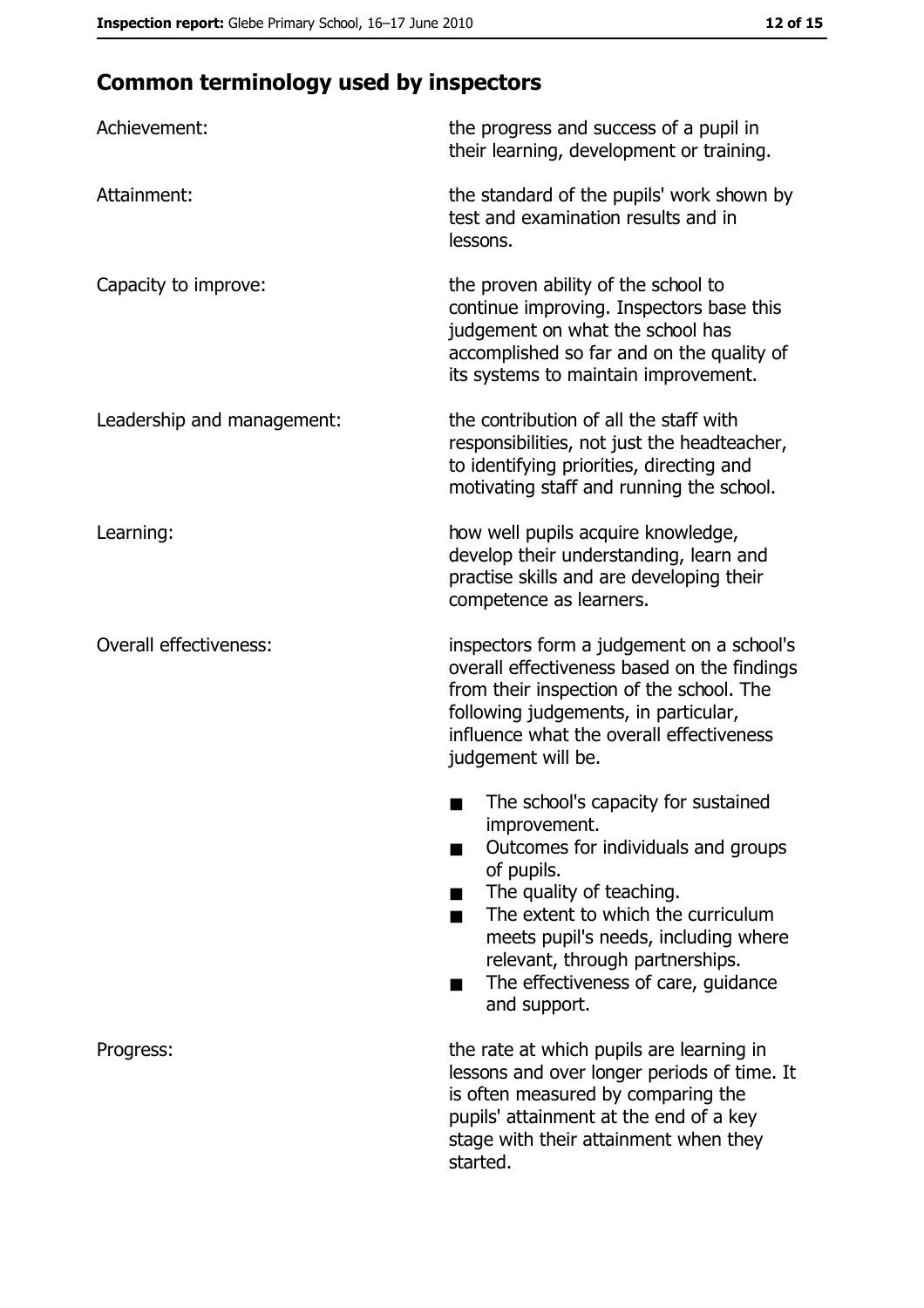This letter is provided for the school, parents and carers to share with their children. It describes Ofsted's main findings from the inspection of their school.



18 June 2010

**Dear Pupils** 

Inspection of Glebe Primary School, Ickenham UB10 8PH

My colleagues and I thoroughly enjoyed meeting you when we came to inspect your school. Thank you for coming to talk to us. Some of you told us that you think Glebe is a good school and we agree with you. We think the adults look after you very well. We were pleased to see how much you enjoy school. Your behaviour is good and you get on with each other. It is always good to see older pupils helping younger ones. Almost every one of you who completed our questionnaire said you felt safe at school. You know a lot about how to keep yourself safe, too. You have confidence that staff will help you when you need them to. We were impressed with all the different things you do around the school and the number of links you have with groups in the local community. School council members told us about the things you have done to improve the school and the way you try to be 'green'. You told us that you do 'lots' about other cultures, countries, faiths and places of worship. It is not surprising, then, that your awareness and understanding of others are strong.

We could see that you are making good progress. We looked at some of your books and could see that your writing is improving. But we noticed that you are not always as careful with your handwriting, spelling and presentation in some of the other subjects as you are in your literacy books or big writing books. We have asked your teachers to make sure that you always do your best writing in every subject.

You are getting pretty good at assessing your own work or that of your partner. We were impressed that you know your targets and what you need to do to improve your work. The way teachers mark your work helps with that but you do not always have time to try what they have suggested. We think it might help even more if the things teachers ask you to improve then become your new targets. We want teachers to challenge some of you even more.

We wish you all the best for the future. Remember the school's motto  $\Box$  'We can and we will'. I am sure that is true!

Yours sincerely Jane Wotherspoon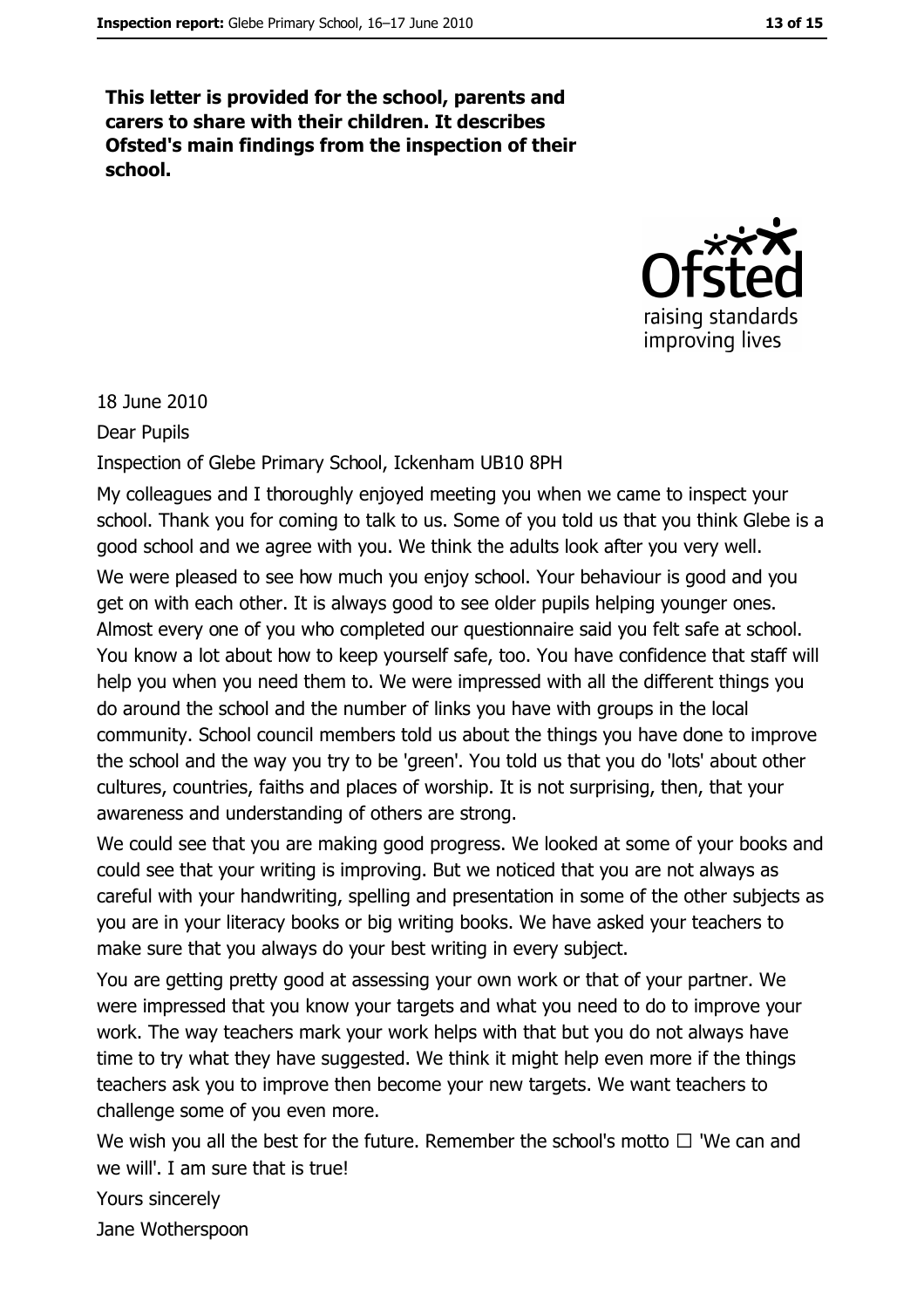Her Majesty's Inspector